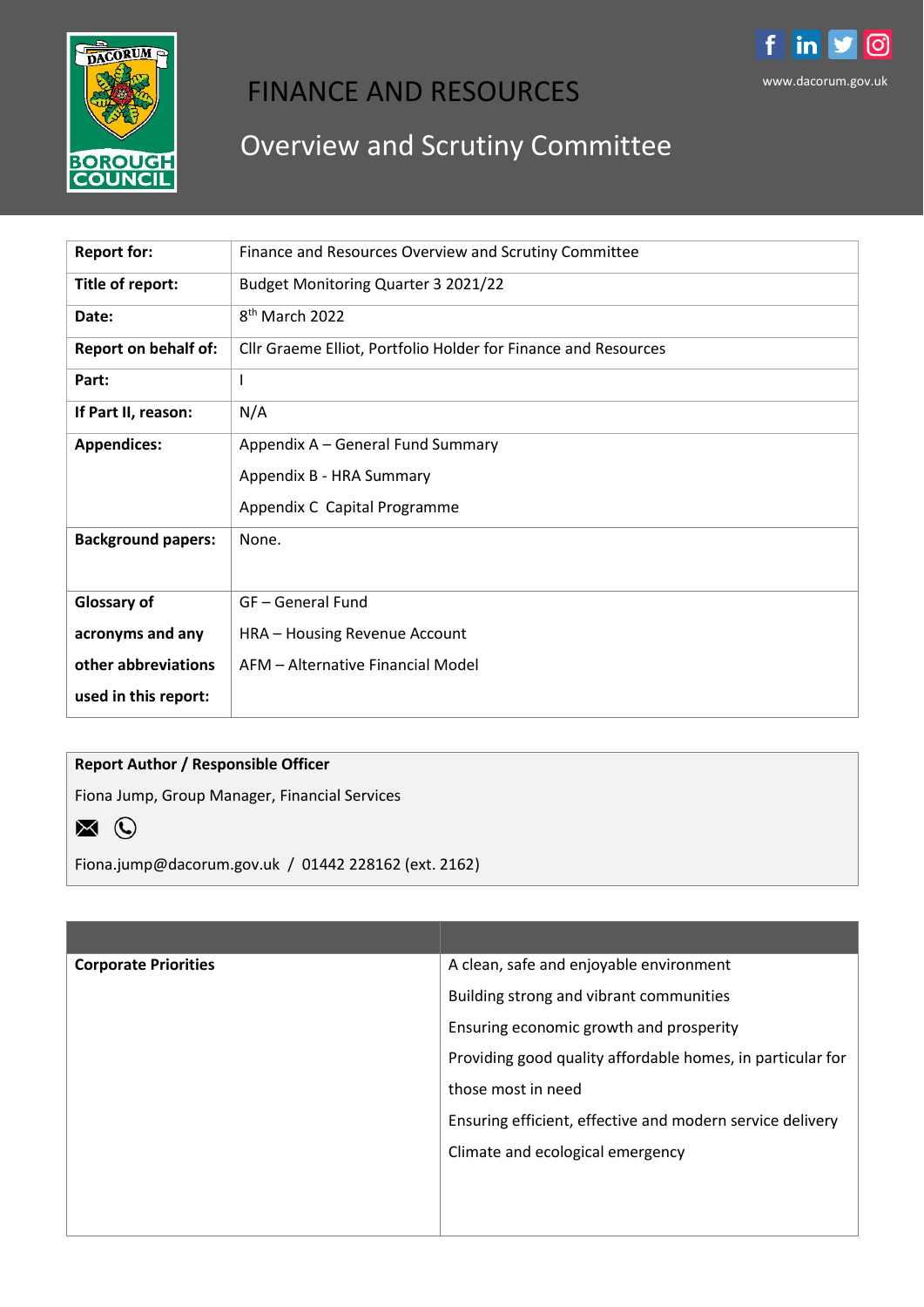| <b>Wards affected</b>                         | All                                                       |  |  |  |
|-----------------------------------------------|-----------------------------------------------------------|--|--|--|
| <b>Purpose of the report:</b>                 | To provide details of the projected outturn for<br>1.     |  |  |  |
|                                               | 2021/22 as at Quarter 3 for the:                          |  |  |  |
|                                               | <b>General Fund</b>                                       |  |  |  |
|                                               | <b>Housing Revenue Account</b>                            |  |  |  |
|                                               | Capital Programme                                         |  |  |  |
|                                               |                                                           |  |  |  |
| Recommendation (s) to the decision maker (s): | That Committee note the financial position for<br>1.      |  |  |  |
|                                               | the Council for 2021/22 as at Quarter 3.                  |  |  |  |
| Period for post policy/project review:        | The Council's financial position is reported to committee |  |  |  |
|                                               | on an ongoing, quarterly basis.                           |  |  |  |

# **1 Introduction:**

- **1.1** General Fund revenue outturn General Fund revenue budgets are forecasting a deficit of £0.13m. The position includes a drawdown of funding from the Economic Recovery Reserve (ERR) of £0.55m to cover Covid- related pressures. This approach was recommended to Council for approval by Cabinet in November 2021. The Economic Recovery Reserve was specifically set up to fund pressures associated with Covid.
- **1.2** Housing Revenue Account outturn The HRA is currently forecasting a deficit of £0.86m. At the end of the financial year, this can be funded from revenue reserves or from a reduced Revenue Contribution to Capital. This will be a decision for Members to take at the end of the financial year.
- **1.3** General Fund Capital General Fund capital budgets are reporting further slippage of £0.68m with an overspend of £0.31m at Quarter 3.
- **1.4** HRA Capital there is further forecast slippage of £5.10m in the HRA capital programme. This slippage is predominantly in new build schemes where challenges are being experienced, including those arising from dealing with third parties. Further information is provided in this report.
- **1.5** The purpose of this report is to present the Council's forecast outturn for 2021/22 as at the 31st December 2021. The report covers the following budgets with associated appendices:
	- General Fund Appendix A. A pressure against budget of £0.13m is forecast.
	- Housing Revenue Account (HRA) Appendix B. A deficit of £0.86m is forecast.
	- Capital Programme Appendix C. General Fund budgets are reporting slippage of £0.68m with an overspend of £0.31m at quarter 3. The HRA is forecasting slippage of £5.10m to future financial years.
- **1.6** The General Fund revenue account records the income and expenditure associated with all Council functions, except the management of the Council's own housing stock, which is accounted for within the Housing Revenue Account (HRA).
- **1.7** Appendix A provides an overview of the General Fund forecast outturn position.
- **1.8** The table below outlines the service areas with a significant financial pressures, before any mitigation from the application of reserve funding: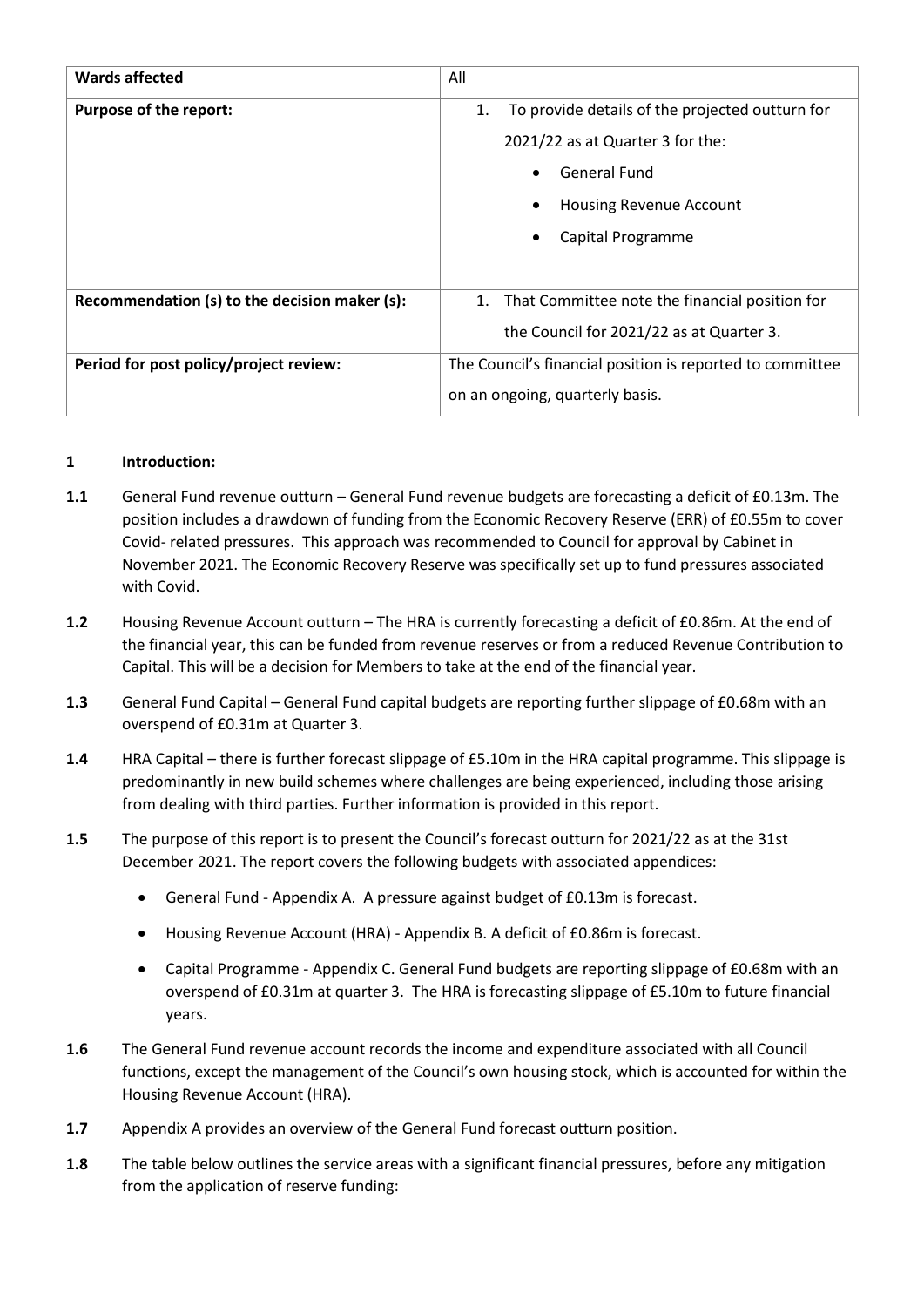| Table 1                                      |                                                  |                                                           |
|----------------------------------------------|--------------------------------------------------|-----------------------------------------------------------|
| <b>Scrutiny Committee</b>                    | <b>Key Financial</b><br><b>Pressure</b><br>£'000 | <b>Description</b>                                        |
| Finance & Resources                          | 400                                              | Car Parking income.                                       |
| <b>Housing and Community</b>                 | 300                                              | Temporary Accommodation income and voids<br>repair costs. |
| <b>Strategic Planning and</b><br>Environment | 500                                              | Waste Services cost and income pressures                  |

# **1.9** The table below provides an overview by Scrutiny area of the current forecast outturn for controllable budgets within the General Fund.

|                                                                       | <b>Current</b> | <b>Forecast</b> |          |        |
|-----------------------------------------------------------------------|----------------|-----------------|----------|--------|
| Table 2                                                               | <b>Budget</b>  | Outturn         | Variance |        |
|                                                                       | £000           | £000            | £000     | %      |
| Finance & Resources                                                   | 7,517          | 7,502           | (15)     | (0.2%) |
| <b>Strategic Planning and Environment</b>                             | 1,800          | 2,061           | 261      | 14.5%  |
| <b>Housing &amp; Community</b>                                        | 10,790         | 10,811          | 21       | 0.2%   |
| <b>Total Operating Cost</b>                                           | 20,107         | 20,374          | 267      | 1.3%   |
| <b>Core Funding</b>                                                   | (20, 107)      | (20, 247)       | (140)    | 0.7%   |
| <b>Contribution (to)/ from General Fund</b><br><b>Working Balance</b> | 0              | 127             | 127      |        |

**1.10** The following sections provide an analysis of the projected outturn and major budget variances shown by Scrutiny area.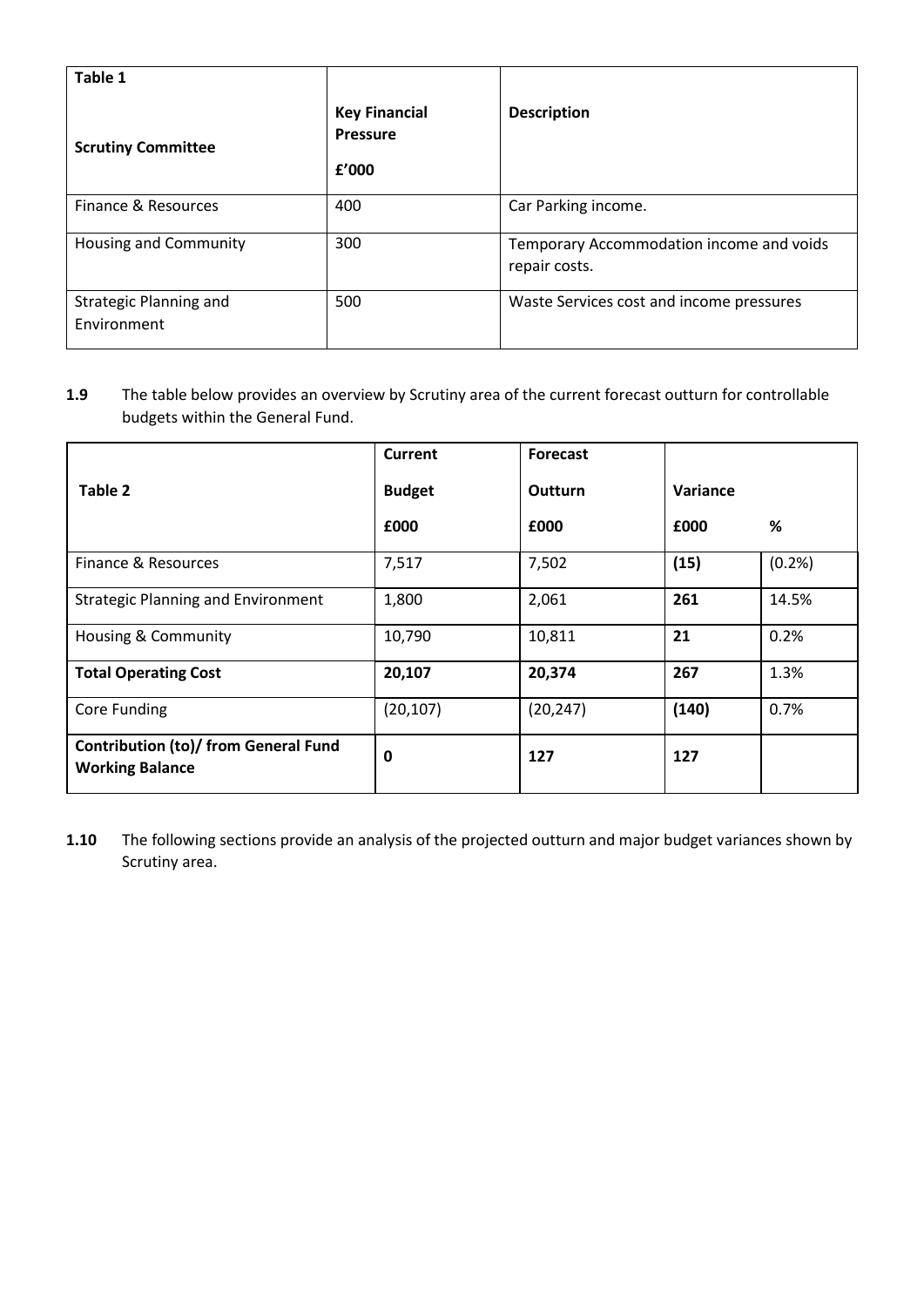#### **2 Finance and Resources and Core Funding**

|                                                  | <b>Current</b> | <b>Forecast</b> |             |          |
|--------------------------------------------------|----------------|-----------------|-------------|----------|
| Table 3 - Finance & Resources                    | <b>Budget</b>  | <b>Outturn</b>  | Variance    |          |
|                                                  | £000           | £000            | £000        | %        |
| <b>Corporate and Contracted Services</b>         | 3,035          | 3,058           | 23          | 0.8%     |
| Performance, People and Innovation               | 3,213          | 3,250           | 37          | 1.2%     |
| Chief Executive and Strategic Management<br>Team | 576            | 576             | $\mathbf 0$ | 0.0%     |
| Finance & Resources                              | 45             | (57)            | (102)       | (226.7%) |
| Neighbourhood Delivery                           | 176            | 186             | 10          | 5.7%     |
| Planning, Development and Regeneration           | 472            | 489             | 17          | 3.6%     |
| <b>Total</b>                                     | 7,517          | 7,502           | (15)        | (0.2%    |

|              | <b>Current</b><br><b>Budget</b><br>£000 | <b>Forecast</b><br>Outturn<br>£000 | Variance<br>£000<br>% |        |
|--------------|-----------------------------------------|------------------------------------|-----------------------|--------|
| Core Funding | (20, 107)                               | (20, 247)                          | (140)                 | (0.3%) |

#### **2.1 Corporate and Contracted Services £20k pressure against budget**

The forecast pressure includes a draw down from the ERR to support pressures against car parking income. This income stream has been affected by restrictions imposed by the Covid-19 pandemic, particularly in the first quarter of the year where income was 23% down on budget. Subsequent quarters have improved, but the income stream is still being impacted by the change in behaviour of both shoppers and commuters.

#### **2.2 Finance & Resources £100k surplus against budget**

This includes:

 £600k surplus in Investment Property income. Income invoiced is up on budget. The level of void properties is higher than pre-Covid levels, and may increase as the year goes, but collection rates have held up well and are only slightly below pre-Covid levels. This is due to the proactive approach of the Commercial Assets and Accounts Receivable teams in working with tenants to agree terms of payment such as payment plans.

This surplus is being offset by a number of overspends, including:

- £90k pressure in the income budget for the Bunkers Farm new crematorium site due to delays experienced.
- **£140k pressure in Insurance costs.**
- £80k pressures across the Revenues and Benefits service and Financial Services on staffing budgets, the budget for cash processing services and other more minor expenditure lines.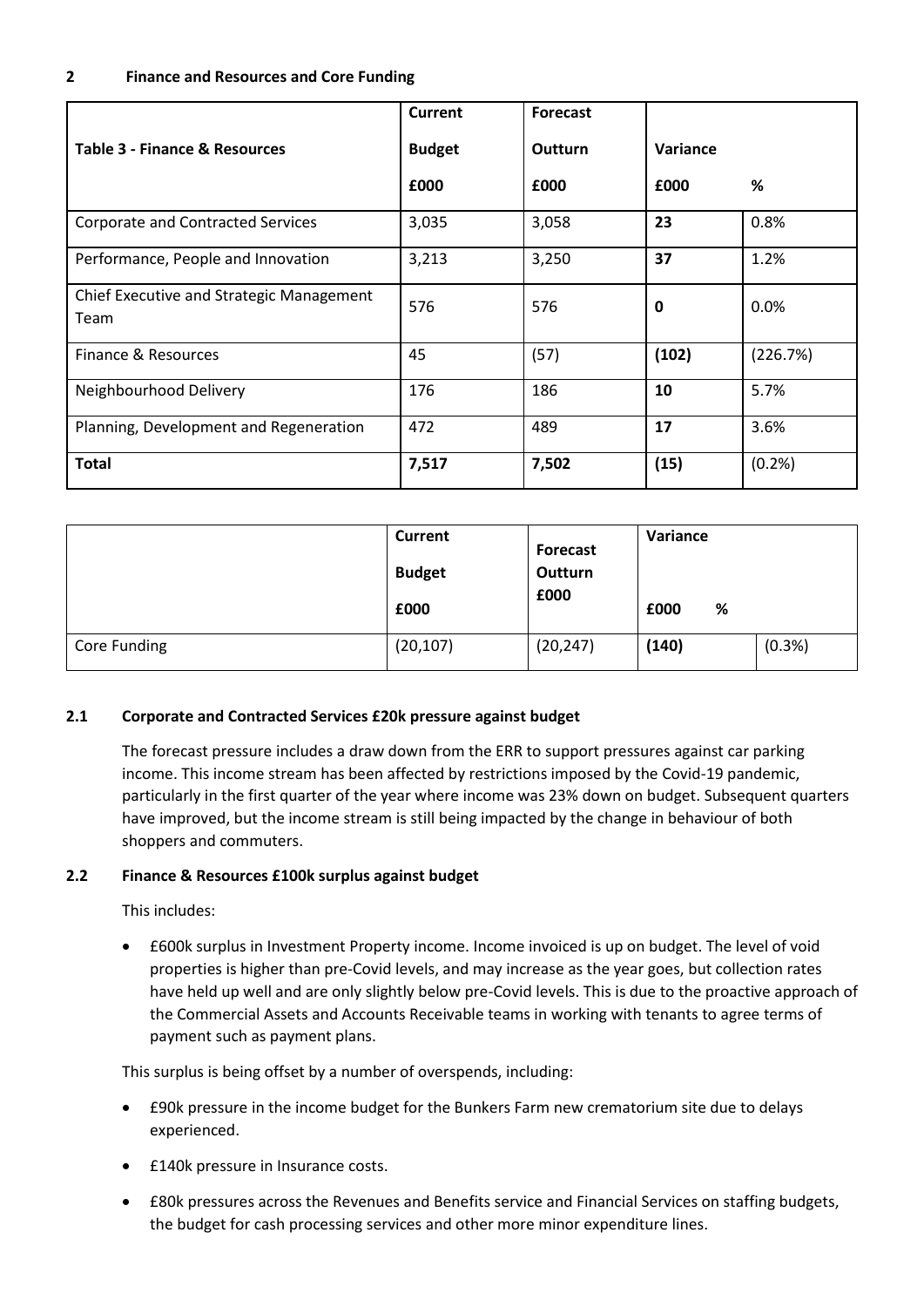# **2.3 Core Funding - £140k surplus against budget**

- £520k of additional government grant income has been received, including £0.25m of support relating to the administration of Covid-19.
- Pressure of £250k in Investment Income. A pressure on the budget is anticipated, as interest rates remain very low following the Bank of England base-rate reduction in March 2020.
- Pressure of £130k in additional costs incurred from the costs of repairs to void Temporary Accommodation properties. The higher than budgeted cost reflects the current high usage of properties for Temporary Accommodation. A revised schedule and scope of works is being undertaken given the current demand levels.

# **2.4 Strategic Planning and Environment**

| Table 4 - Strategic Planning &<br><b>Environment</b> | Current<br><b>Budget</b> | <b>Forecast</b><br>Outturn | Variance |        |
|------------------------------------------------------|--------------------------|----------------------------|----------|--------|
|                                                      | £000                     | £000                       | £000     | %      |
| Neighbourhood Delivery                               | 9,954                    | 9,938                      | (16)     | (0.2%  |
| Planning, Development and Regeneration               | 818                      | 819                        |          | 0.1%   |
| Finance & Resources                                  | 18                       | 54                         | 36       | 200.0% |
| Total                                                | 10,790                   | 10,811                     | 21       | 0.2%   |

# **2.5 Neighbourhood Delivery - £10k surplus against budget**

The position includes ERR funding to support Covid-related pressures against waste services employees' costs and vehicle hire costs. These additional costs have arisen due to ongoing access issues from residents continuing to work from home and staffing challenges.

Also supported by the ERR is a pressure relating to income from the Alternative Financial Model (AFM). No income is expected from the AFM due to high levels of residual waste. This is partially offset by additional income from recycling credits which is expected to over-achieve against budget due to increased tonnage.

# **2.6 Planning, Development and Regeneration Services are broadly on budget.**

There are minor overspends within some Finance and Resources service areas.

#### **3 Housing and Community**

|                                          | <b>Current</b> | <b>Forecast</b> |          |         |
|------------------------------------------|----------------|-----------------|----------|---------|
| <b>Table 5 - Housing &amp; Community</b> | <b>Budget</b>  | <b>Outturn</b>  | Variance |         |
|                                          | £000           | £000            | £000     | %       |
| <b>Corporate and Contracted Services</b> | 564            | 519             | (45)     | (8.0%)  |
| Performance, People and Innovation       | 1,448          | 1,433           | (15)     | (1.0%)  |
| <b>Communities</b>                       | 1,442          | 1,452           | 10       | 0.7%    |
| <b>Housing</b>                           | (1,654)        | (1, 343)        | 311      | (18.8%) |
| <b>Total Operating Cost</b>              | 1,800          | 2,061           | 261      | 14.5%   |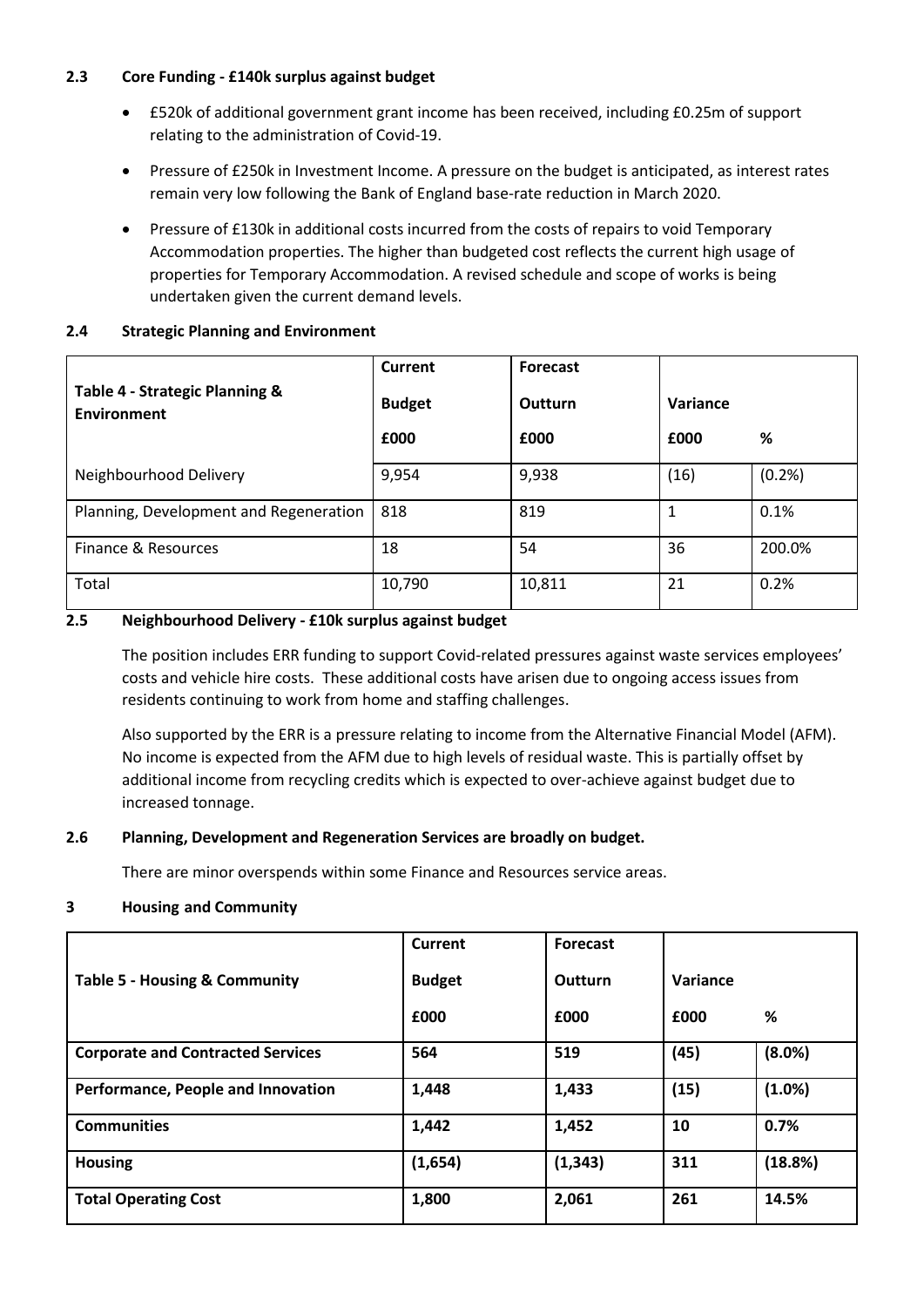## **3.1 Housing - £310k overspend against budget**

A pressure of £230k has arisen against the budget for Temporary Accommodation (TA) income.

£110k arises from void properties in the Council's hostels and in properties used for TA. In communal hostels, it is not possible to achieve maximum capacity on all units, as it would be unsafe to do so under current circumstances. In properties being used for TA, there are a high number of void properties due to complexity of the work required to ensure the properties are fit for purpose.

A pressure of £110k relates to a project to convert new units into TA. This has taken longer than anticipated due to the extensive work that is required in converting the properties into suitable accommodation, including obtaining planning permission.

The balance relates to other premises relates costs in the TA service, due to demand on the service.

## **4 Housing Revenue Account (HRA)**

- **4.1** The HRA is a ring-fenced account relating to the Council's Landlord functions. A guiding principle of the HRA is that revenue raised from rents and service charges must be sufficient to fund expenditure incurred. The forecast outturn position for the HRA is shown at Appendix B.
- **4.2** The projected HRA balance at the end of 2021/22 is a deficit of £860k. A balanced outturn position for the HRA can be achieved by either increasing (in the case of an overall surplus) or decreasing (in the case of an overall deficit) the final revenue contribution to capital for the HRA, or by a contribution from or to HRA revenue reserves. This will be a decision for Members to take once the final outturn position for 2021/22 is confirmed.

# **4.3 Dwelling Rents - £280k under achievement in income**

The void rate is running slightly higher than the budgeted 0.8%, at 1.12%. This is particularly attributable to voids at sheltered schemes as a direct result of the pandemic.

#### **4.4 Tenants Charges - £130k under achievement in income**

In line with the Dwelling Rent variance, this variance has predominantly arisen due to the increased void level at sheltered schemes.

# **4.5 Contribution towards Expenditure - £130k under achievement in income**

The income budget for minor capital receipts and rechargeable works is not expected to be fully achieved, due to lower activity as a result of the Covid pandemic.

#### **4.6 Repairs and Maintenance - £160k over budget**

This variance has arisen due to two factors: firstly, there is an underspend in the £1m budget set aside for a full stock condition survey. It has been decided to carry out a phased process, with a quarter of the council's stock being surveyed this financial year. The unspent portion of this budget will need to be carried forward into future financial years. Secondly, there is increased expenditure from addressing the backlog of work which had built up as a result of the Covid pandemic following limited access to properties. There is a renewed focus on electrical works to ensure compliance and a focus on completing outstanding work while access is permitted.

# **4.7 Supervision and Management - £170k over budget**

This variance is comprised of a number of items including the following:

 £360k underspend on vacancies to be filled later in the financial year and underspend on general budgets where activity is lower due to Covid.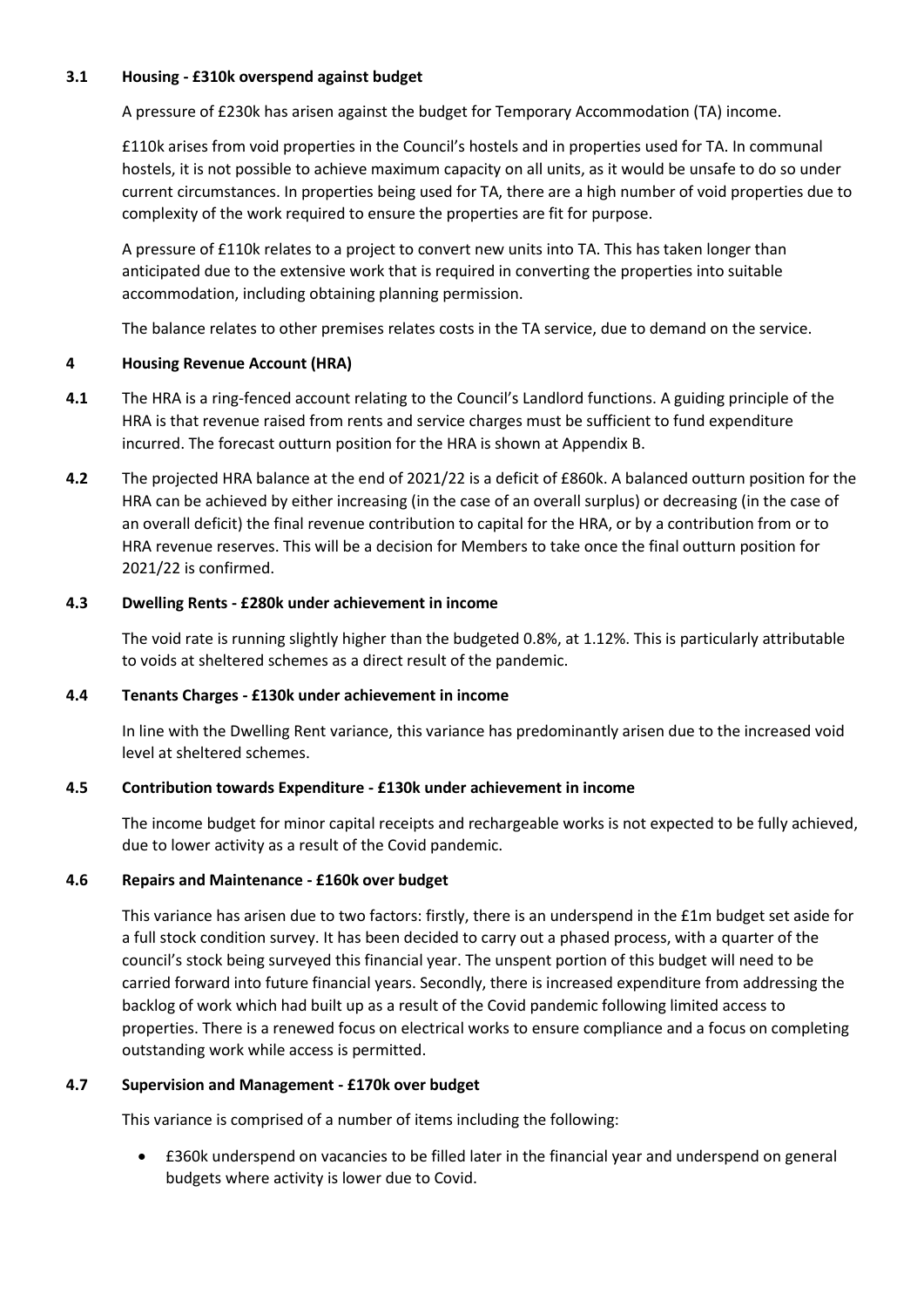- £140k share of the Transformation programme costs, funded from a reduced revenue contribution to capital (as agreed by Cabinet in June 2021)
- £100k of expenditure required to ensure asbestos compliance
- £140k in additional insurance costs in line with the pressure expected in General Fund budgets as a result of increased insurance premiums.

#### **4.8 Rent, Rates and Taxes - £140k over budget**

This pressure has arisen due to Council Tax liability from the change in empty homes discount from 3 months to 1 month. This pressure was seen in 2020/21 and is expected to continue into 2021/22. The budget will be corrected for 2022/23.

## **5 Housing Revenue Account- Technical and Accounting Adjustments**

**5.1** In addition to the service-related variances above, technical adjustments have arisen. These surpluses and deficits better reflect the position in the HRA that was seen last financial year and are expected again for this financial year. They can be balanced by a reduction in the revenue contribution to capital

#### **5.2 Interest and Investment Income - £120k under achievement in income**

This pressure is expected due to interest rates remaining very low following the Bank of England baserate reduction in March 2020.

## **5.3 Interest Payable - £200k surplus**

A revised forecast outturn is reported based on an updated interest schedule and interest charges are lower than budgeted.

#### **5.4 Provision for Bad Debts - £500k surplus**

Although it is expected that tenants will need the support of the service during a challenging year, the budget allocation is not expected to be required in full. Arrears are down 10% year on year and collection rates are up, therefore the bad provision is estimated to be lower than budgeted. The projected impact of Covid and Universal Credit on bad debt has not been realised to date, with an underspend realised in the last financial year as well.

#### **5.5 Depreciation - £2,300k increase to the forecast**

The forecast reflects a more likely outturn position. On completion of the production of the 2020/21 financial statements, the impact of the re-valuations of dwellings that was undertaken has been factored into this year's projections. This increase is in line with the 2020/21 audited financial outturn.

#### **6 Capital Programme**

**6.1** Appendix C shows the projected capital outturn in detail by scheme.

The table below summarises the overall capital outturn position by Scrutiny committee area.

The current budget is the original budget approved by Cabinet in February 2021, plus approved amendments.

The 'rephasing' column refers to projects where expenditure is still expected to be incurred but will now be in 2022/23 rather than 2021/22 ('slippage'), or conversely, where expenditure planned initially for 2022/23 has been incurred in 2021/22 ('accelerated spend').

The 'Variance' column refers to projects which are expected to come in under or over budget and projects which are no longer required.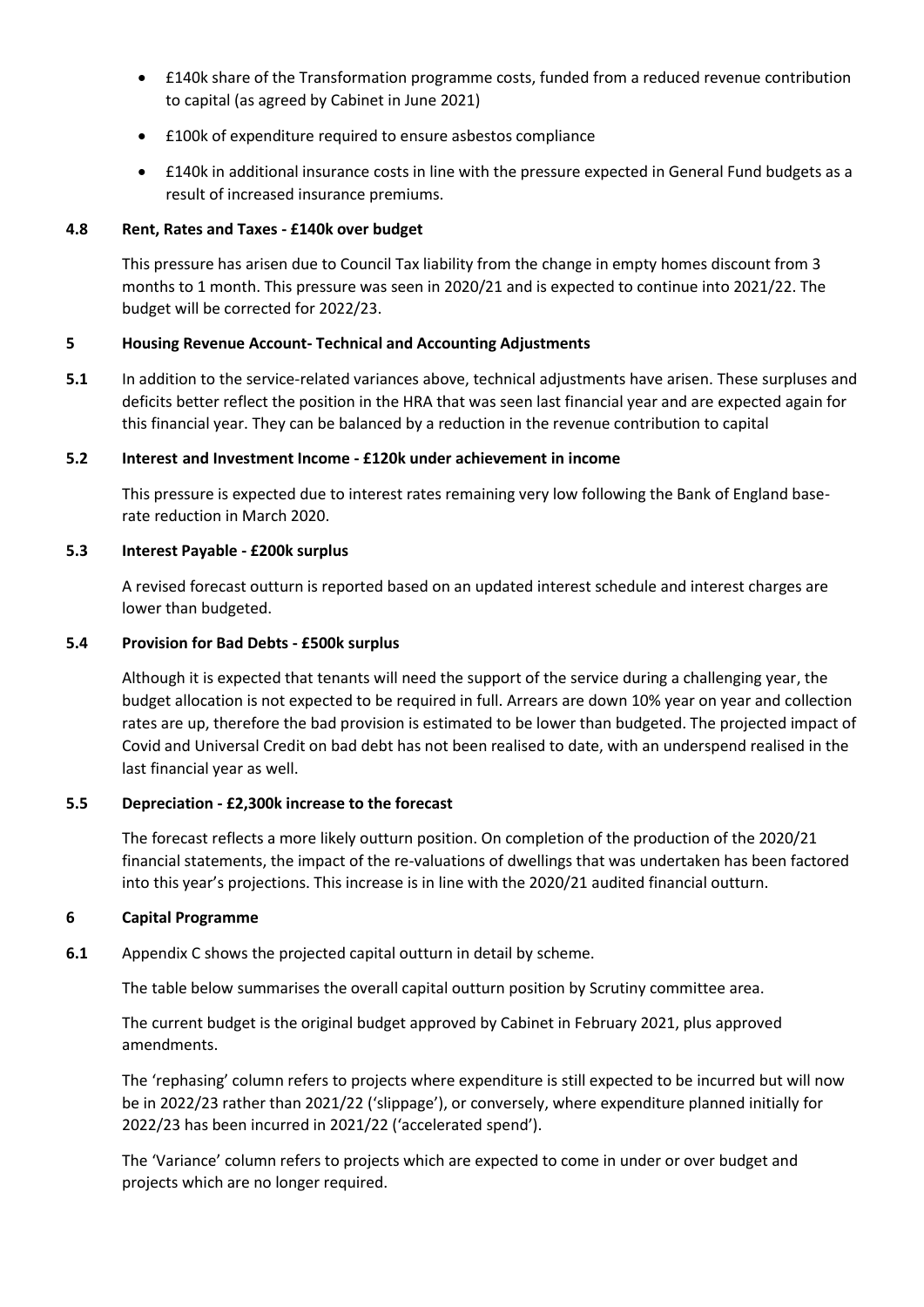|                                              | <b>Current</b> | Re-<br>phasing | <b>Revised</b> | <b>Forecast</b> |                |      |
|----------------------------------------------|----------------|----------------|----------------|-----------------|----------------|------|
|                                              | <b>Budget</b>  |                | <b>Budget</b>  | Outturn         | Variance       |      |
|                                              | £000           | £000           | £000           | £000            | £000           | %    |
| Finance &<br><b>Resources</b>                | 4,017          | (318)          | 3,699          | 3,867           | 168            | 4.2% |
| <b>Strategic Planning</b><br>and Environment | 2,965          | (355)          | 2,610          | 2,739           | 129            | 4.3% |
| <b>Housing &amp;</b><br><b>Community</b>     | 3,644          | (5)            | 3,639          | 3,653           | 14             | 0.4% |
| <b>GF Total</b>                              | 10,625         | (678)          | 9,948          | 10,259          | 311            | 2.9% |
| <b>HRA Total</b>                             | 26,714         | (5,099)        | 21,616         | 21,617          | $\overline{2}$ | 0.0% |
| <b>Grand Total</b>                           | 37,340         | (5,776)        | 31,563         | 31,876          | 312            | 0.8% |

#### **6.2 General Fund Major Variances**

General Fund capital budgets are reporting slippage of £680k with an overspend of £310k. The slippage of £680k includes the following items:

- Line 85: Slippage of £200k on Chipperfield Common Car Park Resurfacing due to delays in securing a suitable contractor for the works.
- Line 86: Slippage of £100k on the Fleet Replacement programme. This slippage is predominantly due to the delays in the supply of orders. The service is experiencing delays of approximately 9-12 months between order and supply. These delays are due to a shortage of raw materials which is impacting production.
- Line 104: Slippage of £280k relating to the renewal of Astroturf at Hemel Sports Centre. The project has experienced delays in securing planning permission and from additional drainage requirements.
- Line 123: Slippage of £100k relating to the Customer Relationship Management (CRM) system. Progress on this scheme awaits the completion of work currently being undertaken to develop the Council's customer strategy**.**

The overspend of £310k includes the following items:

- Line 82: Additional expenditure of £130k the purchase of wheeled waste bins and boxes for new properties. Waste Services are replacing large volumes of bins that are reaching their end of life.
- Line 103: An underspend of £120k on the resurfacing of Dacorum Athletics track
- Line 113: Additional expenditure of £80k on Town Centre Access Improvements project. The aim of this project is to improve traffic flow and access into the Water Gardens car parks in Hemel Hempstead. The additional spend relates to additional electrical and repair works being required.

#### **6.3 Capital Budget Virement**

Movement of budget between capital schemes (virement) was requested between the following schemes at the February 2022 Cabinet meeting: